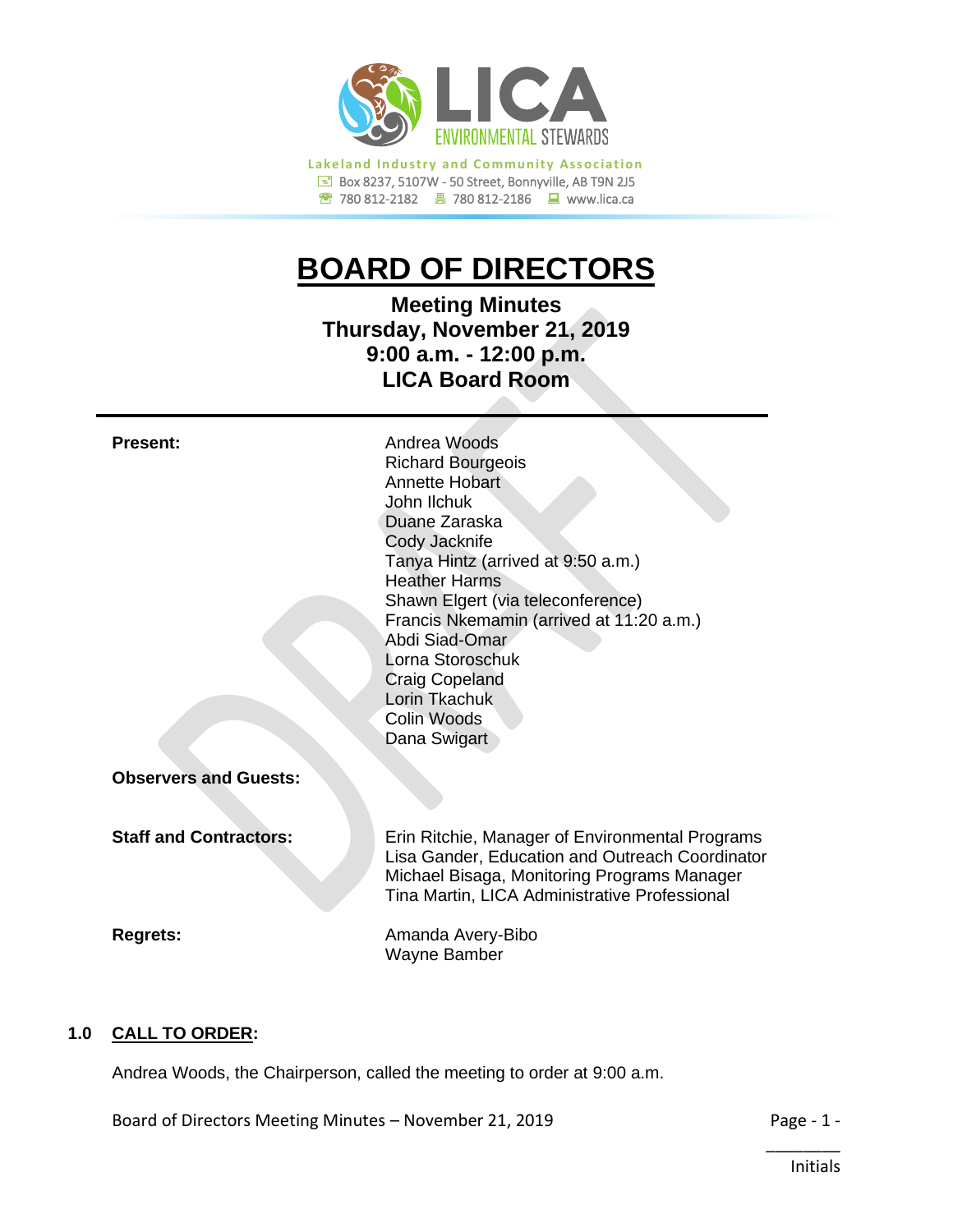- **1.1 Introductions and Sector Updates**
- **1.2 Vision, Mission and Values**
- **1.3 Roll Call**
- **1.4 Approval of Agenda**

**#1 Moved by Lorna Storoschuk AND CARRIED that the November 21, 2019 Agenda be approved as presented.**

- **1.5 Approval of Minutes**
	- **1.5.1 October 17, 2019 – Organizational Meeting**

**#2 Moved by Richard Bourgeois AND CARRIED that the Minutes of the October 17, 2019 Organizational meeting be approved as presented.**

## **1.5.2 October 17, 2019 – Board Meeting**

## **#3 Moved by Richard Bourgeois AND CARRIED that the Minutes of the October 17, 2019 Board of Directors meeting be approved as presented.**

## **2.0 ONGOING BUSINESS**

# **2.1 Education and Outreach Coordinator Report**

The Education & Outreach Coordinator's report was presented. The Board requested that a press release be issued regarding the Keep Our Lake Blue campaign.

## **2.2 Manager of Environmental Monitoring Programs Report**

The Manager of Environmental Monitoring Programs delivered his report. Further to the update provided, historical data from AEP is not currently accessible due to the website being down. This may delay the submission of our monthly reports to AEP for this month.

There is also an OSM meeting planned in Calgary for mid-December.

# **2.3 Manager of Environmental Management Programs Report**

The Manager of Environmental Management Programs delivered her report. Additionally, LICA was notified during the WPAC conference call on November 15, 2019 that the WPAC Operational and WRRP grant contracts should be received in December. Delays have been due to the implementation of multi-year contracts.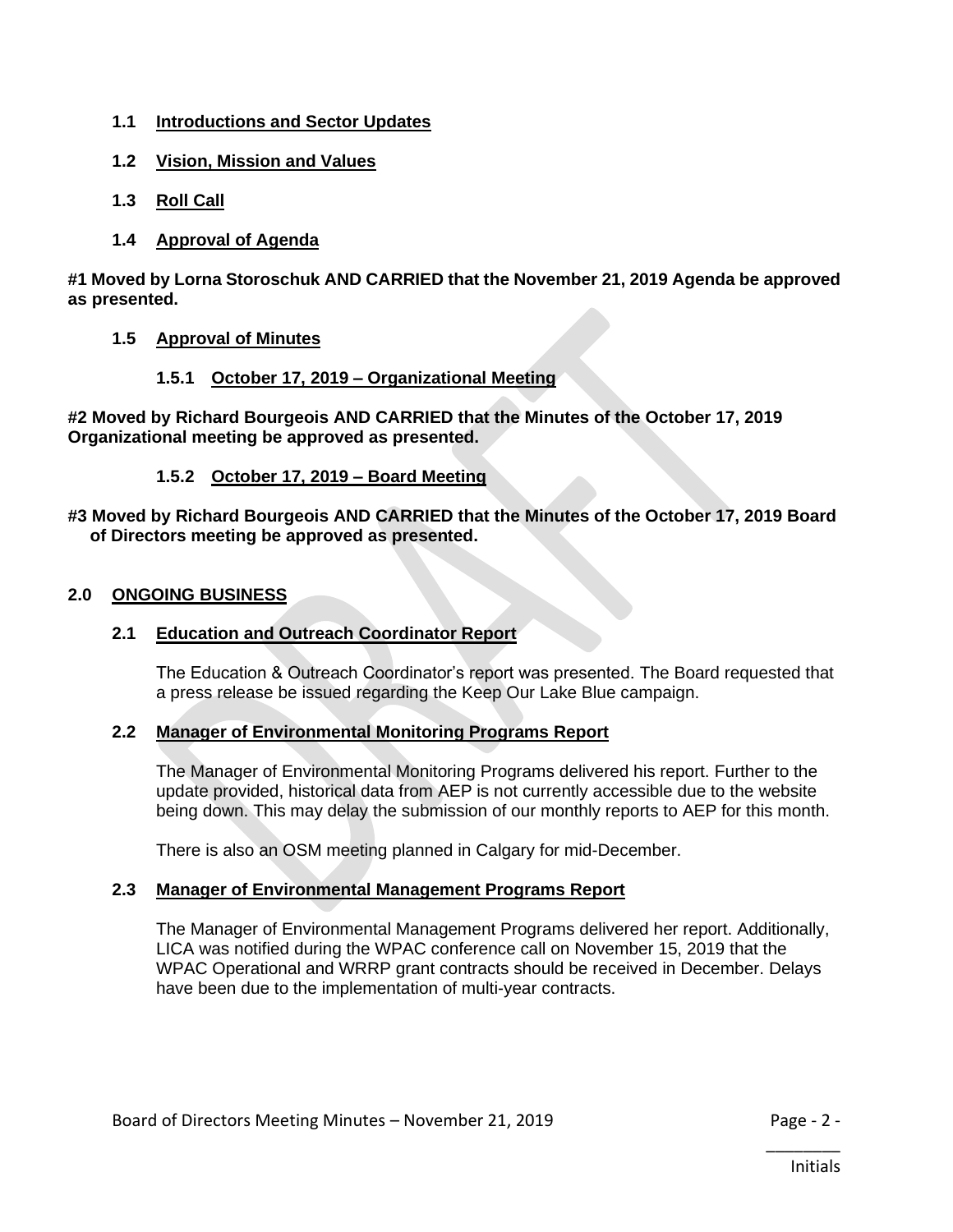## **2.4 Administration**

#### **2.4.1 Executive Director's Report**

The Board of Directors reviewed the Executive Director's report.

## **2.4.2 Financial Reports**

#### **2.4.2.1 Accounts Receivable Report to November 12th , , 2019**

The accounts receivable report to November 12<sup>th</sup>, 2019 was presented to the Board.

## **2.4.2.2 Finances to Date October 31st, 2019**

The Finances to Date to September 30th, 2019 were presented to the Board.

## **2.4.2.3 WPAC Interim Funding**

The 2019-2020 WPAC advance funding has been depleted. Therefore, the manager of Environmental Management Programs is requesting interim funding from LICA's contingency fund to cover operational costs until the receipt of the remaining 2019-2020 WPAC Operating funds. AEP notified the Board to expect at least a 20% reduction in funding compared to previous years.

**#4 Moved by Annette Hobart AND CARRIED that, pending LISC support, approval be given to provide interim funding for WPAC operations and that all financing advanced be a first charge against the 2019-20 grant funding that the WPAC receives from AEP.**

#### **2.4.3 Governance Committee**

No report.

## **2.4.4 Education and Outreach Committee**

No report.

## **2.4.5 Technical Working Group (TWG)**

No report.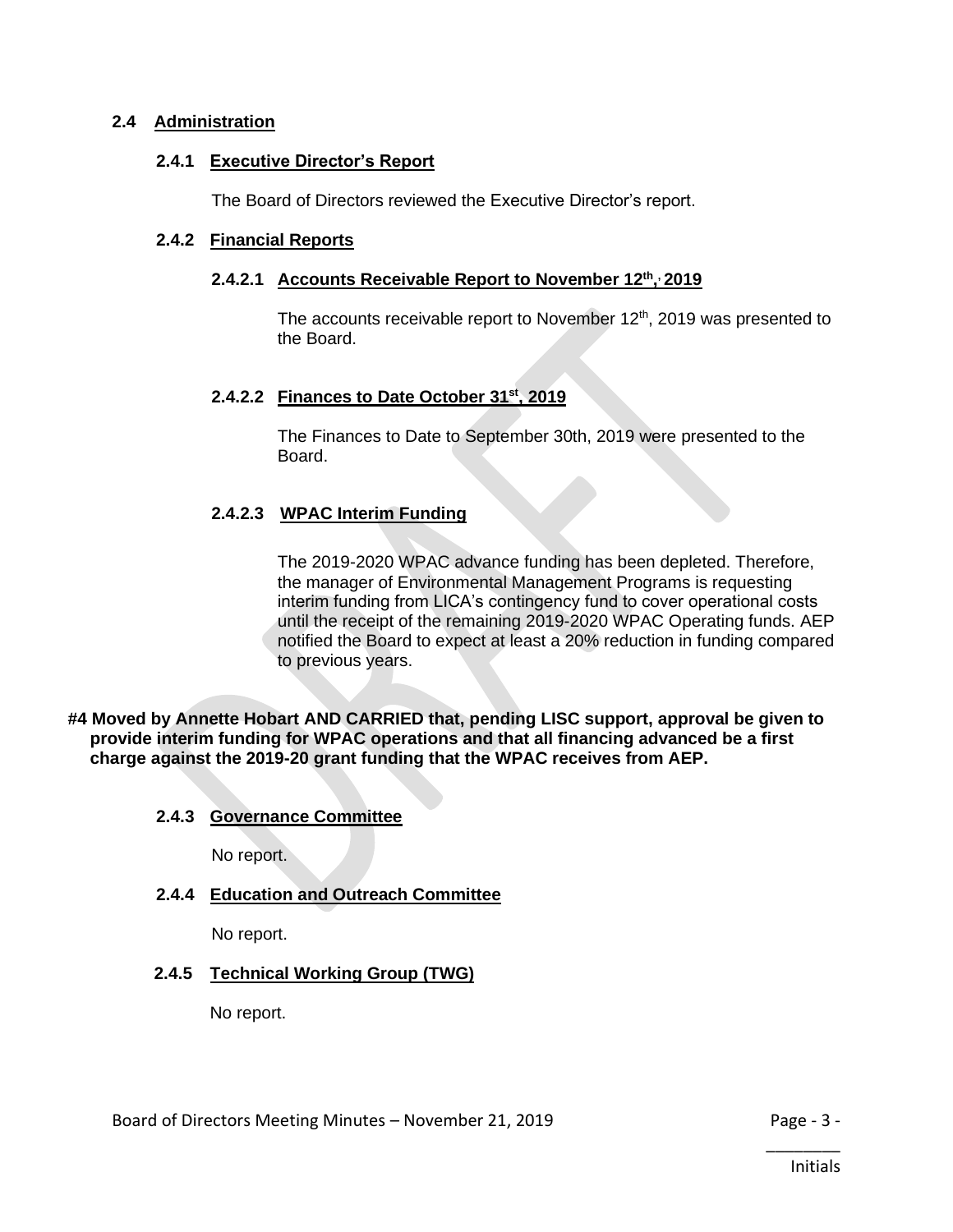## **2.4.6 Integrated Watershed Management Plan Committee (IWMPC)**

## **2.6.6.1 Committee Member Sector Nominations**

The Board felt that the IWMPC Terms of Reference needed to be reviewed for clarity on Core Membership approval.

Additionally the local Métis Nations, Region 1 and Region 2, would like to be included in the IWMPC.

#### **#5 Moved by Annette Hobart AND CARRIED that the attached changes to the Integrated Watershed Management Plan Committee Terms of Reference be accepted.**

#### **#6 Moved by Colin Woods AND CARRIED that LICA request representation from Region 1 and Region 2 of the Métis Nation to participate in the Integrated Watershed Management Plan Committee.**

## **3.0 OTHER BUSINESS**

## **3.1 Delegation - Presentation from TC Energy at 10:30 a.m.**

TC Energy Corporation (TC Energy) delivered a presentation to the Board on the new natural gas pipeline route planned for the upcoming year. The Board was notified that there would be a follow-up business engagement meeting planned by TC Energy for the Spring of 2020.

## **4.0 AFFILIATE ORGANIZATIONS**

#### **4.1 Alberta Water Council**

The Manager of Environmental Management Programs notified us that the Alberta Water Council is working towards completion of the Protecting Sources of Drinking Water in Alberta document.

## **4.2 Alberta Airsheds Council**

No report.

## **4.3 Synergy Alberta**

#### **4.3.1 2019 Annual Conference – November 4-5**

The Board Chair presented the Executive Director's report for the Synergy Alberta conference they attended this year.